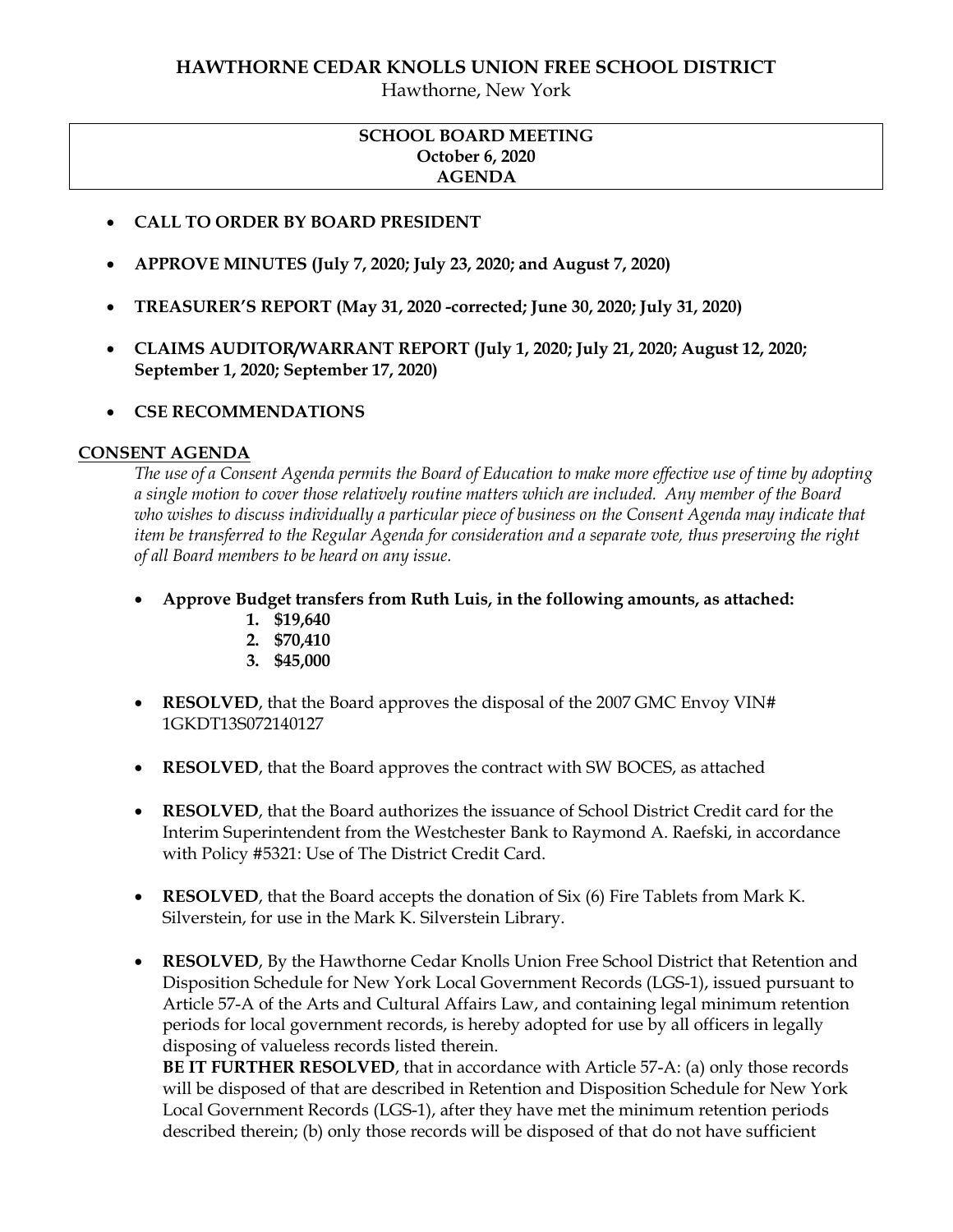# **HAWTHORNE CEDAR KNOLLS UNION FREE SCHOOL DISTRICT** Hawthorne, New York

administrative, fiscal, legal, or historical value to merit retention beyond established legal minimum periods

#### **REGULAR AGENDA**

 **WHEREAS**, due to the threat to public health caused by the Covid-19 pandemic, the district is required to comply with Executive Orders promulgated by the Governor and directives issued by the New York State Department of Health ("DOH") and the New York State Education Department ("SED"), which may be inconsistent with district policies and administrative regulations; and Whereas, during this period of time, to the extent that any district policy or administrative regulation is inconsistent with Executive Orders or directives of the DOH or SED, the district will be operating in accordance with those Orders and directives, as well as the district's School Re-Opening Plan 2020-2021 ("Re-Opening Plan") adopted pursuant to such Executive Orders and directives;

**BE IT RESOLVED**, that where any provisions of district policies and/or administrative regulations conflict with Executive Orders, DOH or SED directives, or the Re-Opening Plan, they are temporarily suspended to the extent necessary to comply with such Executive Orders, DOH or SED directives, and/or the Re-Opening Plan.

 **RESOLVED,** that Ruth Luis be designated District Treasurer July 1, 2020 to June 30, 2021 that Kerosa Mitchell be designated Deputy District Treasurer from October 6, 2020 through June 30, 2021.

**RESOLVED,** that the authorized signature on all checks be that of the District Treasurer and/or the Deputy District Treasurer

**AND BE IT FURTHER RESOLVED**, that the designated Official Bank Depositories (Herein after called the "Bank") is hereby authorized to honor, for the account and to the debit of this Corporation, each check, draft, wire/ACH or other order for the payment of money (inclusive of any such as may be payable to any of the Officers or other persons hereinafter specified) drawn in the name of this Corporation on this Corporations account(s) with the Bank, bearing or purporting to bear the facsimile signatures of any one (1) of the above authorized signatures, which resemble(s) the specimen(s) thereof at any time(s) filed with the Bank by the Secretary or other Officer of this Corporation; also, that the honoring heretofore by the bank of any such items drawn as aforesaid is hereby ratified, confirmed and approved; That any and all resolutions, heretofore adopted by the Board of Directors of this Corporation and certified to the bank, as now governing the operation of this Corporation's aforesaid account(s) with it, are hereby continued in full force and effect, except as the same may be supplemented or modified by the forgoing part of this resolution, and That the said Bank may rely upon this resolution unless, and except to the extent that, this resolution shall be revoked or modified by a subsequent resolution of this Board, and until a certified copy of such subsequent resolution has been received by the bank.